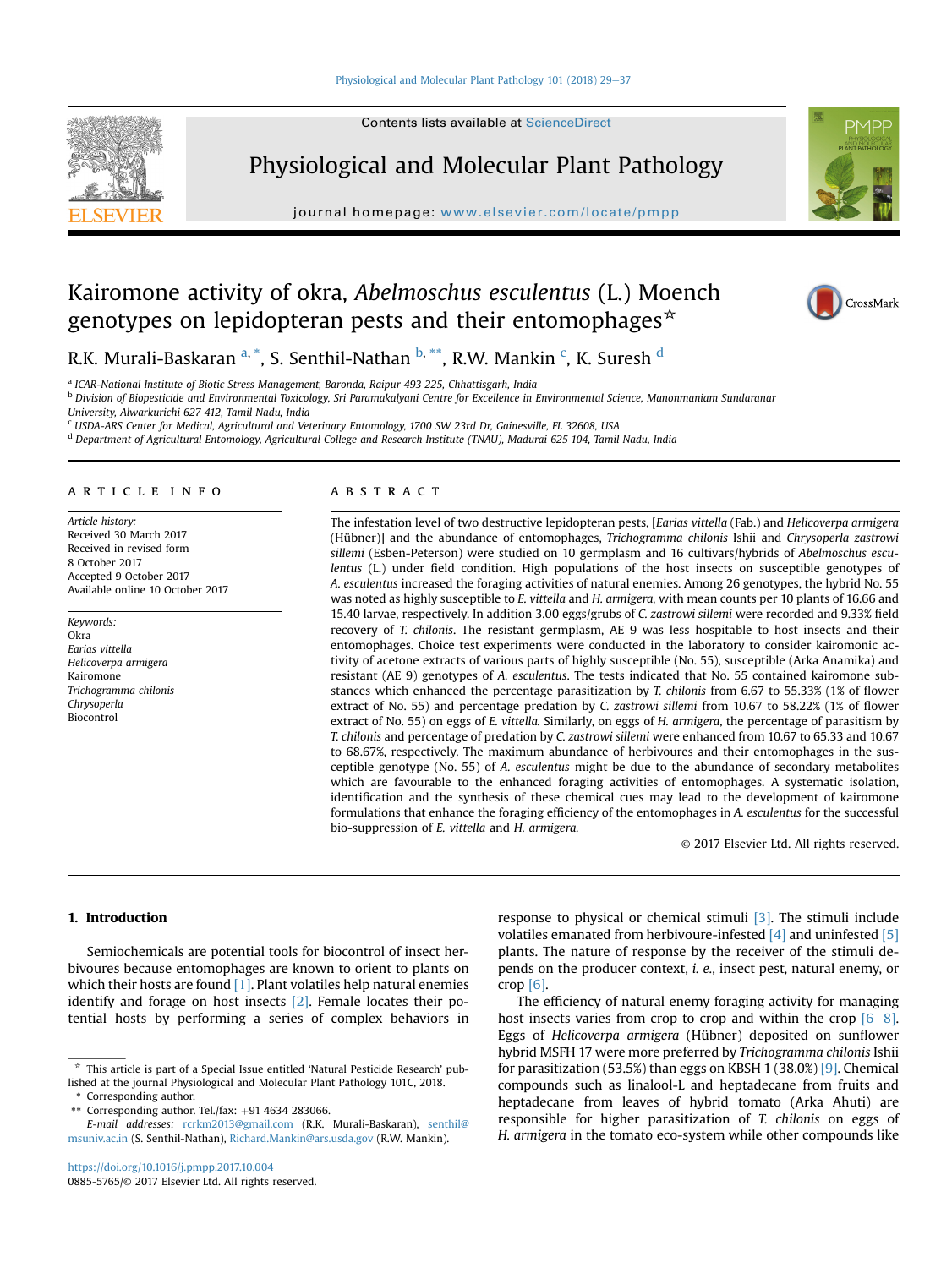$\alpha$ -phellandrene, a-pinene, *trans*-caryophyllene,  $(Z)$ - $\alpha$ -famesene, trans-a-ocimene and selinene are known for their synomonal activity [\[10\].](#page-7-0)

The volatiles, 9, 12, 15 octadecatrienoic acid and 9-octadecenal, detected in extracts of rice cultivars, Kadamba, MTU-1010, KMT 148 and KCP-1, and hexadecane, heptadecane, pentadecane and hexadecanoic acid detected in rice cultivars, CTH-1, MTU 1010 and VTT-5204, were attractive to T. chilonis and T. japonicum Ashmead for the management of rice yellow stem-borer and leaf-folder eggs, respectively [\[11\].](#page-7-0) The present studies were undertaken to generate information on the effect of different genotypes of Abelmoschus esculentus (L.) Moench, one of the major vegetable crops in India and many other warm regions of the world  $[12]$  on foraging activities of Trichogramma chilonis Ishii and Chrysoperla zastrowi sillemi (Esben-Peterson) on shoot and fruit borer, Earias vittella (Fab.) and fruit borer, H. armigera. An objective was to identify genotypes favourable to entomophages of folivoures and borers of A. esculentus and to assess volatile extracts of various plant parts of different A. esculentus genotypes that attract entomophages for suppression of lepidopteran pests of A. esculentus.

# 2. Methods and materials

# 2.1. Collection, planting and screening of A. esculentus genotypes against E. vittella and H. armigera and their entomophages

Twenty-six genotypes of A. esculentus (10 g of seeds each) comprising 10 germplasm collections (obtained from the Department of Olericulture, Tamil Nadu Agricultural University, Coimbatore, Tamil Nadu, India) and 16 cultivars/hybrids (obtained from local Seed Companies, Madurai, Tamil Nadu, India) were assembled at the Department of Agricultural Entomology, Agricultural College and Research Institute, Madurai, Tamil Nadu, India during November 2013. Seeds were treated in 50% salt solution and carbendazim 0.2% (2 g/kg of seeds) separately to remove diseased/ill-filled seeds and protect them from fungi and other soil organisms.

Fungicide treated seeds were sown, separately in red loam soil at Insectary. Each genotype was dibbled @ 2 seeds in a 10 m length of ridges and furrows with spacing of 60  $\times$  30 cm and each was replicated thrice. All agronomic practices were followed as per the Crop Production Guide of Tamil Nadu Agricultural University, Coimbatore, India. The field screening was carried out in unprotected conditions to expose them to E. vittella and H. armigera and identify cultivars/hybrids/germplasm which were maximally favourable for the attraction of T. chilonis and C. zastrowi sillemi through production of volatile chemicals in flowers, fruits or leaves. Ten plants were marked at random for each genotype and the population (number of larvae/10 plants) and per cent shoot damage by E. vittella (number of bored shoots to healthy shoots in 10 plants) were observed at 10 d interval starting from 30 days up to 70 days after dibbling. Per cent fruit damage by E. vittella and H. armigera (determined by the ratio of numbers of bored fruits to numbers of healthy fruits) was observed at each harvest starting from 60 days after dibbling. The numbers of eggs/grubs of C. zastrowi sillemi present in 10 randomly tagged plants were counted on 40 and 70 d after dibbling. UV irradiated eggs of rice moth, Corcyra cephalonica Stainton, pasted on a  $7 \times 2$ -cm card (approximately 4000 eggs/ card) were tied in plants @ 2 cards/row on days 15, 35 and 55 after dibbling as supplementary food to T. chilonis. The field recovery of T. chilonis adults was observed on 20, 40 and 60 days after dibbling by observing the parasitized (black) eggs.

#### 2.2. Maintenance of host insects and entomophages

#### 2.2.1. E. vittella

Different instars of E. vittella collected locally from A. esculentus fields were reared on A. esculentus fruits in the Insectary. Pieces of 2.5 cm long, tender, fresh A. esculentus fruits were kept in 12 wellcavity trays @ 2 pieces per well. After larvae were placed on the fruit, the tray was covered using a plastic lid and fastened by a rubber band. Fruit pieces were changed every two days. Virgin adults emerged from boat shaped cocoons were confined in an adult emergence cage (30  $\times$  30  $\times$  30 cm), provided with 10% honey solution  $+$  multivitamin solution in 5 ml glass vials provided with a cotton plug. After adults began mating, 4-5 tender A. esculentus fruits were placed in cages as oviposition substrates. These fruits containing eggs were incubated at  $26 \pm 1$  °C, RH (75  $\pm$  5%) for hatching. The neonates were offered cut pieces of A. esculentus fruits. Thus the culture of E. vittella was maintained.

## 2.2.2. H. armigera

Eggs of H. armigera obtained from National Bureau of Agricultural Insects Resources, Bengaluru, Karnataka State, India were reared separately in multi-cell trays containing chickpea based artificial diet. Two eggs were inoculated per cell and larvae were separated into separate cells on  $10<sup>th</sup>$  day to avoid cannibalism. Pupae were kept in an adult emergence cage (30  $\times$  30  $\times$  30 cm), and eggs were laid on muslin cloth in a seven liter plastic container in which the female: male ratio was 1:3. Ten per cent honey solution was fed to adults, which were kept at 75% RH. The muslin cloth with eggs was collected from the third day onwards.

#### 2.2.3. T. chilonis

Fresh C. cephalonica adults obtained from National Bureau of Agricultural Insects Resources, Bengaluru, Karnataka State, India were placed in a cage (21  $\times$  25 cm) and fed with 50% honey to collect eggs  $[13]$ . The eggs, cleaned with a scale separator, were sprinkled @ one cc in a plastic trough (45  $\times$  30  $\times$  10 cm) containing broken pearl millet grains  $\omega$  2.5 kg + 10 g of yeast and secured with khada cloth. The medium was mixed with 5 g of wettable sulphur 80 WP and streptomycin sulphate 0.5% to protect the growing larvae from storage mite and bacterial diseases. Eggs of C. cephalonica were used for rearing T. chilonis. The irradiated eggs were pasted on cardboard and kept in polythene bags along with parasitoids @ 6:1 ratio for parasitization. The parasitized cards were used for bioassay after eight days.

#### 2.2.4. C. zastrowi sillemi

Grubs of C. zastrowi sillemi obtained from National Bureau of Agricultural Insects Resources, Bengaluru, Karnataka State, India were reared on irradiated eggs of C. cephalonica placed in a galvanized iron (GI) round trough (28 cm dia) @ 250 grubs per trough, and the troughs were secured with closely woven khada cloth. Five feedings were offered @ 2.5 cc of eggs/feeding on alternate days. The silken cocoons of the predator were kept in one-liter plastic containers with wire mesh windows for emergence and were maintained at  $26 \pm 2$  °C, RH 75  $\pm$  5%. The adults were allowed into a GI trough for mating and egg laying on brown paper sheets wrapped on the wall of the trough. Two small sponges soaked with adult diet (yeast powder, fructose, honey, protinex at 1:1:1:1) were kept on the nylon cloth as adult feed which was used to secure the trough. The brown paper sheets containing stalked eggs were dislodged and used for further culturing.

## 2.3. Preparation of acetone extracts of A. esculentus

Acetone extracts (1%) of different plant parts (flowers, young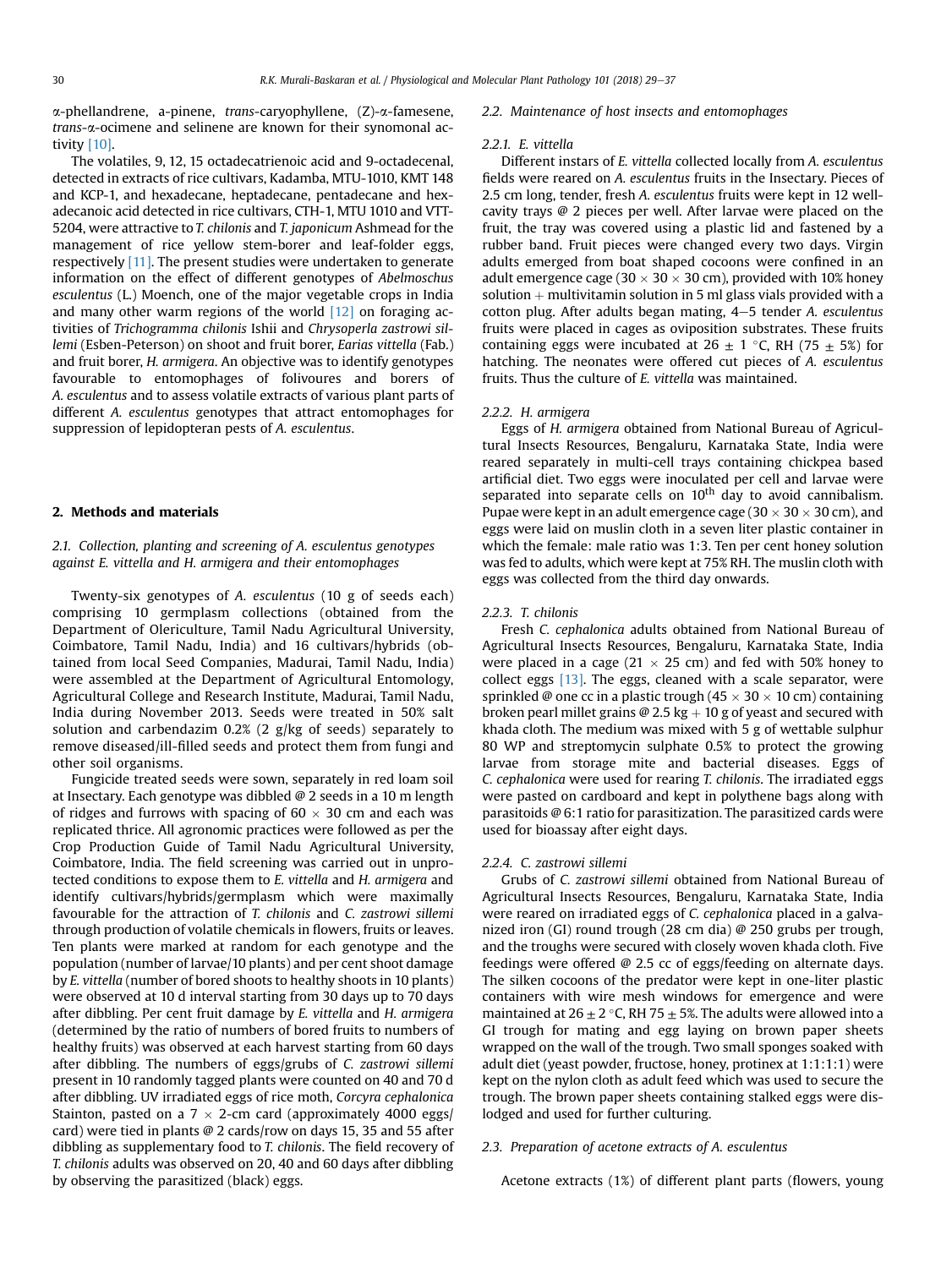and old fruits and young and old leaves) of highly susceptible hybrid (No. 55), susceptible cultivar (Arka Anamika) and resistant germplasm (AE 9) were prepared for bioassays with eggs of E. vittella and H. armigera. Twenty g of young and old leaves collected on 30 and 65<sup>th</sup> day after dibbling, flowers on 35<sup>th</sup> day and young and old fruits on 60<sup>th</sup> day were chopped, shade dried for 12 h and taken in a 250 ml conical flask. One hundred ml of acetone (HPLC grade) was poured into the individual conical flask containing chopped plant materials. The mouths of the flasks were covered with non-absorbent cotton and the materials were incubated for 72 h in a water bath (Genuine model) at 28  $\degree$ C for two hours, followed by 20 min at 50 $\degree$ C. The supernatant was subsequently concentrated in rotary vacuum evaporator at  $40 °C$  (LARK model, Bengaluru) and stored in a deep freezer (REMI model, Bengaluru) at  $-20$  °C. A concentration of one per cent (10000 ppm) of each extract was prepared after dilution with acetone and used throughout the experiment.

#### 2.4. Preparation of egg card

Clean, healthy,  $0-24$  h old eggs of E. vittella and H. armigera sterilized by exposure to 4 W UV light for 30 min were washed twice in hexane to remove the traces of scales or natural kairomones and then shade dried. Egg card was prepared by sticking eggs of both insects @ 80 to 100 on cardboard (7  $\times$  2 cm) with gum Arabica. Kairomone extracts (10000 ppm) of different parts of three genotypes of A. esculentus were used separately to treat the eggs of host insects (5  $\mu$ l/card) [\[14\].](#page-7-0) Each treatment was replicated eight times. The control egg card was treated with acetone alone.

#### 2.5. Bio-assay-choice test

The treated egg cards were arranged equidistantly in a petridish (150  $\times$  15 mm dia) and *T. chilonis* adults were released in the centre at 6:1 ratio. Egg cards taken in a glass tube (7.5  $\times$  2.5 cm) after one day exposure were incubated at 23  $\degree$ C and 65% RH. The per cent parasitization was observed on the  $3<sup>rd</sup>$ ,  $5<sup>th</sup>$  and  $7<sup>th</sup>$  day after exposure. Choice tests were conducted separately for each extract and each host species. Similarly, one second instar of C. zastrowi sillemi was released in a glass tube containing one egg card of E. vittella and H. armigera (700-750 numbers/card), treated with various extracts. Per cent predation was estimated 24 h after release [\[15\]](#page-7-0).

#### 2.6. Statistical analysis

Laboratory and field experiments were conducted in a Randomized Block Design. Data on larval counts of E. vittella, H. armigera and C. zastrowi sillemi were subject to square root transformation while per cent shoot damage, parasitization, and predation by T. chilonis and C. zastrowi sillemi and per cent recovery of T. chilonis were subject to arcsine transformation before using Analysis of Variance (IRRSTAT). Means were separated by Tukey's test.

### 3. Results

#### 3.1. Population and shoot damage of E. vittella

Among various variety/hybrid/germplasm of A. esculentus screened, the hybrid No. 55 had the greatest susceptibility to E. vittella with a mean population of  $16.66 \pm 1.57$  larvae/10 plants, followed by Arka Anamika, Indam 9821, OH 597, Ankur 40, No. 10, BISCOS 902 and US 7136 with a mean population of 8.93  $\pm$  0.57, 7.86  $\pm$  0.83, 7.8  $\pm$  0.79, 7.66  $\pm$  0.48, 7.66  $\pm$  0.52, 7.6  $\pm$  0.57 and 7.13  $\pm$  0.97 larvae/10 plants, respectively [\(Fig. 1](#page-3-0)A). Shoot damage by E. vittella was maximum in No. 55 (21.20%), followed by Arka Anamika (17.21%), while AE 9 was resistant with a mean shoot damage of 7.40% ([Fig. 2B](#page-4-0)).

### 3.2. Population of H. armigera

The hybrid, No. 55 was preferred by H. armigera with a mean population of  $15.4 \pm 0.98$  larvae/10 plants, followed by Arka Anamika, OH 597, Indam 9821, No. 10, BISCO-S-902, and Ankur with the mean population of 11.26  $\pm$  0.89, 10.26  $\pm$  0.75, 10.09  $\pm$  0.97 9.93  $\pm$  0.95, 9.8  $\pm$  0.98 and 9.66  $\pm$  0.87 larvae/10 plants, respectively. AE 9 recorded the lowest mean population of 4.2  $\pm$  0.67 larvae/10 plants [\(Fig. 1B](#page-3-0)).

### 3.3. Fruit damage by E. vittella and H. armigera

Fruit damage by borers in various entries of A. esculentus ranged from 7.00 to 31.67%. The highest fruit damage of 31.67% was noticed in No. 55, followed by Arka Anamika (22.33%). Fruit damage was lowest in AE 9 5.33% [\(Fig. 2A\)](#page-4-0).

#### 3.4. Population of C. zastrowi sillemi

The population of C. zastrowi sillemi was  $0.3-3.0\%$  per 10 plants in various entries of A. esculentus. It was  $3.00 \pm 0.57$  per 10 plants in No. 55, 2.50  $\pm$  0.27 per 10 plants in Arka Anamika and 0.33 per 10 plants in AE 9 ([Fig. 3](#page-5-0)A).

## 3.5. Field recovery of T. chilonis adults

Field recovery of T. chilonis was maximum in No. 55 (9.33%), followed by Arka Anamika (6.44%). It was minimum in AE 6 (1.11%) ([Fig. 3B](#page-5-0)).

# 3.6. T. chilonis on extract-treated eggs of E. vittella

Acetone extracts of various parts of highly susceptible (No. 55) and susceptible (Arka Anamika) genotypes of A. esculentus significantly increased the activity of T. chilonis on the eggs of E. vittella at 10000 ppm when compared to resistant (AE 9) genotype. The parasitization level by T. chilonis on eggs of E. vittella treated with acetone extract of flowers of No. 55 was highest (18.33%) during the third day after introduction of parasitoids, and it was significantly greater than on acetone extracts of young fruits (15.33%), young leaves (12.67%) and old fruits of No. 55 (11.67%), while it was only 2.67% in the acetone treated control eggs. On the  $5<sup>th</sup>$  day after introduction, the parasitization by T. chilonis was 47.67%, which was superior to that from acetone extracts of various parts of susceptible and resistant genotypes of A. esculentus, as well as the 4.67% in acetone treated control eggs. The level of parasitization by T. chilonis on eggs of E. vittella treated with acetone extract of flowers of No. 55 was 53.33 during the seventh day after introduction of parasitoids whereas it was 16.67% in acetone treated control eggs [\(Table 1](#page-6-0)).

## 3.7. C. zastrowi sillemi on extract-treated eggs of E. vittella

Eggs of E. vittella treated with acetone extracts of flowers from No. 55 (10,000 ppm) enhanced the predatory activity of C. zastrowi sillemi. The predation was 58.83%, 24 h after egg exposure, which was higher than from predation on eggs exposed to acetone extract of various parts of susceptible and resistant genotypes of A. esculentus, as compared to acetone treated control eggs (10.17%) ([Table 2\)](#page-6-0).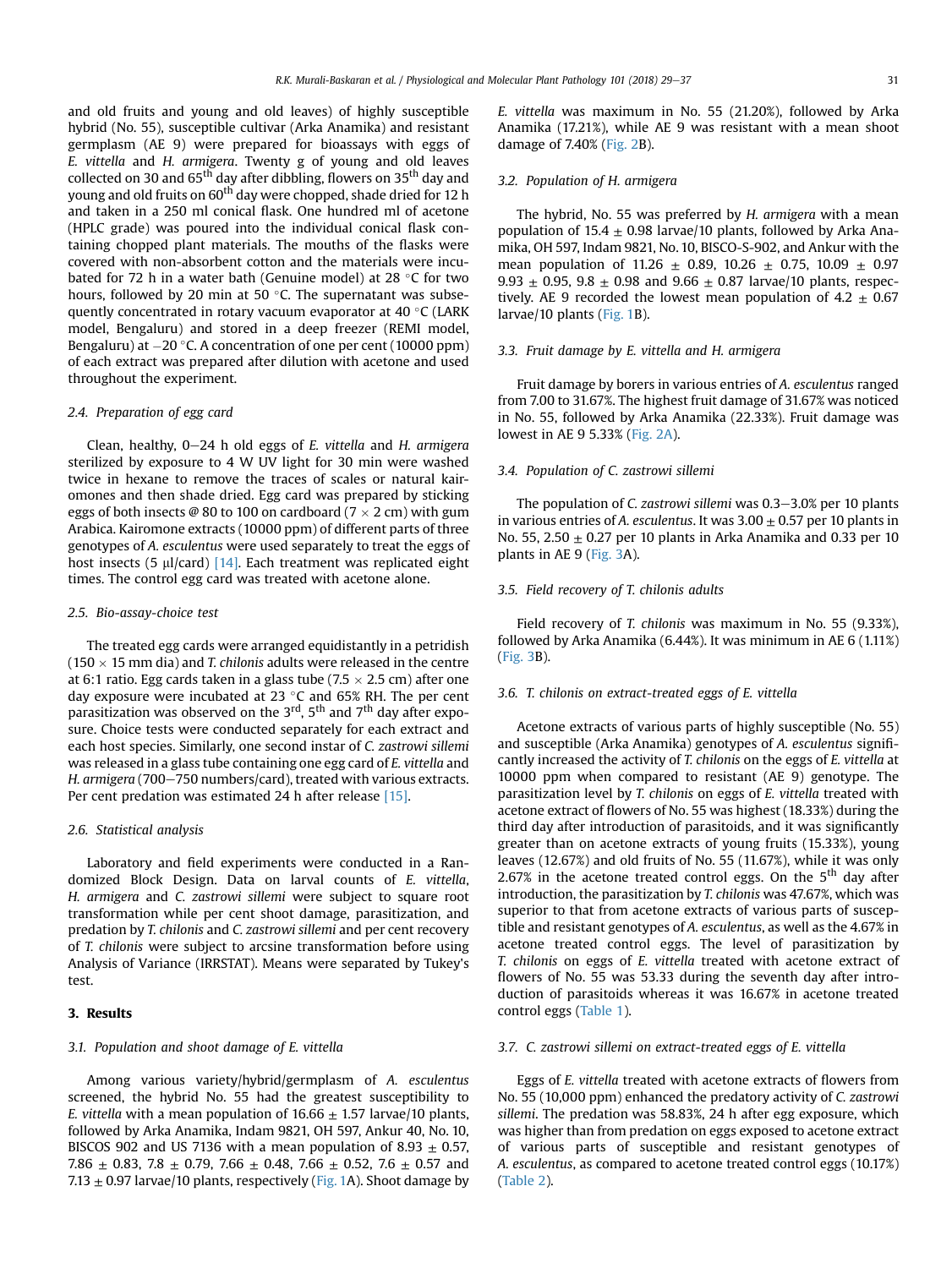<span id="page-3-0"></span>

Fig. 1. Population of E. vittella (A) and H. armigera (B) in germplasm/variety/hybrid of okra. Means (±(SE) standard error) followed by the same letters above bars indicate no significant difference ( $P < 0.05$ ) according to a Tukey test.

## 3.8. T. chilonis on extract-treated eggs of H. armigera

Acetone extract of flowers of No. 55 enhanced the percentage parasitization by T. chilonis on eggs of H. armigera during third day after introduction of parasitoids to 22.63%. The flowers extract elicited a significantly higher parasitization percentage than acetone extract of young fruits (18.67%), old fruits (17.67%) and young leaves of No. 55 (15.67%), as well as the 5.50% in acetone treated control eggs. On fifth day after introduction, the parasitization by T. chilonis was 57.00% which was comparatively higher than that resulting from acetone extracts of various parts of susceptible and resistant genotypes of A. esculentus, and the 9.33% parasitization of acetone treated control eggs. The percentage of parasitization by T. chilonis on eggs of E. vittella treated with acetone extract of flowers of No. 55 was 65.33%, during the seventh day after introduction of parasitoids whereas it was 10.67% in acetone treated control eggs of H. armigera [\(Table 3](#page-6-0)).

## 3.9. C. zastrowi sillemi on extract-treated eggs of H. armigera

Eggs of H. armigera, treated with acetone extract of flowers of No. 55 enhanced the predatory activity of C. zastrowi sillemi compared with control eggs. The predation was 68.67%, 24 h after exposure of eggs to predator which were less in acetone extract of various parts of susceptible and resistant genotypes of A. esculentus. The predation was 10.50% in acetone treated control eggs of H. armigera [\(Table 4](#page-6-0)).

# 4. Discussion

Visual stimuli, and contact and volatile chemicals play a vital role in the host-selection sequences [\[16\].](#page-7-0) Volatiles may emanate from the plant, the host insects and host by-products. The volatile chemicals which guide the parasitoids to locate their hosts are called kairomones or synomones [\[17\].](#page-7-0)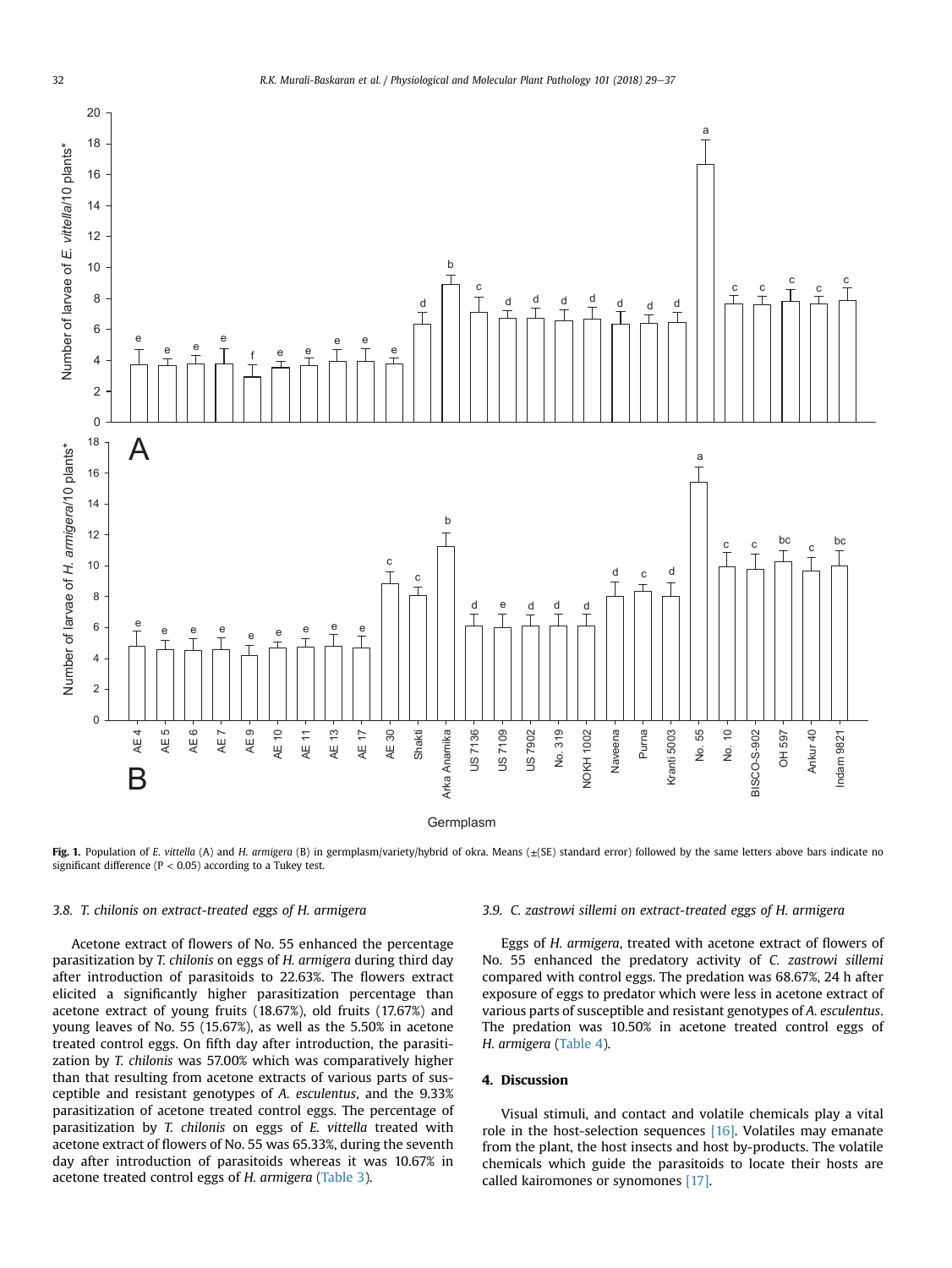<span id="page-4-0"></span>

Fig. 2. A. Shoot damage by E. vittella in germplasm/variety/hybrid of okra B. Percent fruit damage by E. vittella and H. armigera in germplasm/variety/hybrid of okra. Means  $(\pm(SE))$ standard error) followed by the same letters above bars indicate no significant difference (P < 0.05) according to a Tukey test.

Many important tri-trophic interactions of field environments involve the use of plant chemical cues by entomophages to locate insects [\[18\].](#page-7-0) In long- or short-range searching for habitats of their insect hosts, natural enemies use host-plant phyto-chemicals to enhance their searching effectiveness. Plants invite entomophages for rescue through releasing volatiles in response to herbivour damage which in turn help the plants to protect from insect herbivoures. Many parasitoids occur in specific habitats within which their hosts occur, habitat location forming an important aspect in their host selection process [\[19\]](#page-7-0).

The present studies observed variation in the foraging activities of T. chilonis and C. zastrowi sillemi on eggs of E. vittella and H. armigera exposed to volatiles from different genotypes/germplasm of A. esculentus, which may possibly be due to the effects of the morphological and biochemical characteristics of host plant belong to same species, as suggested by Hugar et al. [\[20\]](#page-7-0). The high populations of E. vittella and H. armigera feeding on susceptible genotypes, No. 55 and Arka Anamika suffered significantly greater to foraging activity by T. chilonis and C. zastrowi sillemi than other genotypes of A. esculentus evaluated under field condition. This result is in agreement with Kaur et al. [\[7\]](#page-7-0) who reported that the parasitoid activity tends to increase in response to the increase of pest incidence. In the present studies, the increased susceptibility of E. vittella and H. armigera to natural enemies on susceptible genotypes of A. esculentus may also be influenced by the survival of great numbers of host insects on susceptible genotypes, and lack of resistance of the herbivoure, as witnessed previously by War et al. [\[5\]](#page-7-0).

Favourable volatile chemicals of shoots and fruits of A. esculentus (No. 55) may encourage attraction of E. vittella and H. armigera to lay more eggs on this genotype than on the others in this study, resulting in higher levels of activity of T. chilonis and C. zastrowi sillemi than when these pests laid eggs on cultivar Arka Anamika and germplasm, AE 9. The preference of E. vittella and H. armigera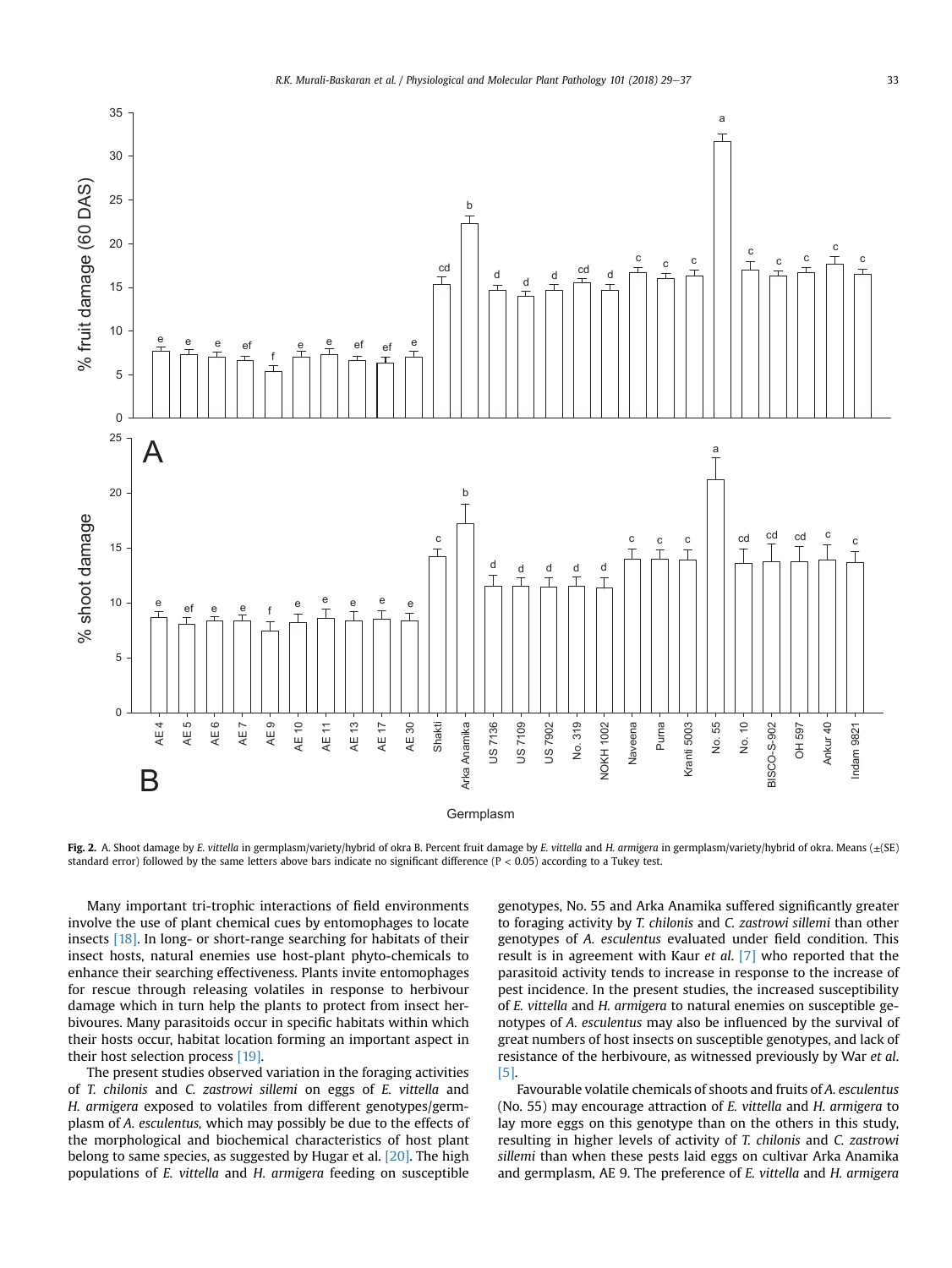<span id="page-5-0"></span>

Fig. 3. A. Population of C. zastrowi sillemi in germplasm/variety/hybrid of okra B. Per cent field recovery of T. chilonis in germplasm/variety/hybrid of okra. Means (±(SE) standard error) followed by the same letters above bars indicate no significant difference ( $P < 0.05$ ) according to a Tukey test.

and their entomophages, T. chilonis and C. zastrowi sillemi was for A. esculentus genotype of No. 55, followed in descending order by Arka anamika, Indam 9821, OH 597, Ankur 40, No. 10, BISCOS 902, US 7136 and AE 9. This difference in abundance may be due to the host plant phenology and herbivoure induced chemical composition of the genotypes of A. esculentus. Firake et al. [\[21\]](#page-7-0) found similarly that, although the female, H. ebeninus had a preference for host larvae in a particular experimental crop (Brodeur *et al.* [\[22\]\)](#page-7-0), they were able to locate high-preference hosts on other host plants.

The result of high (No. 55) and low (AE 9) abundance of host insects and their entomophages on A. esculentus suggests that allelochmicals were ingested by the host insects from the host genotype which directly influenced the foraging activity of entomophages. It is possible also that low abundances resulted from antibiosis effects of alleleochemicals and/or poor nutritional quality, present in AE 9 which caused them to be sub-optimal prey [\[23\].](#page-7-0) Herbivory-induced changes in biochemical composition of host plants can also influence the growth and survival of herbivoures  $[24–26]$  $[24–26]$  $[24–26]$  which in turn influences the abundance of entomophages [\[27\].](#page-7-0) The parasitization rate or preference was reported to be high on eggs of H. armigera when deposited on susceptible rather than resistant genotypes of chickpea [\[28\]](#page-7-0) and also the parasitism level of C. chlorideae varied across the genotypes of chickpea [\[7,29\].](#page-7-0) The wild tomato, *Lycopersicum hirsutum f. glabratum* (accession PI 134417) is an another example of this phenomenon, where the parasitic activities of Campoletis sonorensis (Cameron) and Cotesia congregate (Say) were reduced but there was no effect on parasitism by Cotesia marginiventris (Cresson) and Cardiochiles nigriceps Viereck [\[30\].](#page-8-0) However such effects were not reported in tests with different pigeonpea genotypes. The results of the present studies suggested that the germplasm AE 1 to 10 were not compatible with entomophages of E. vittella and H. armigera. The genotypes of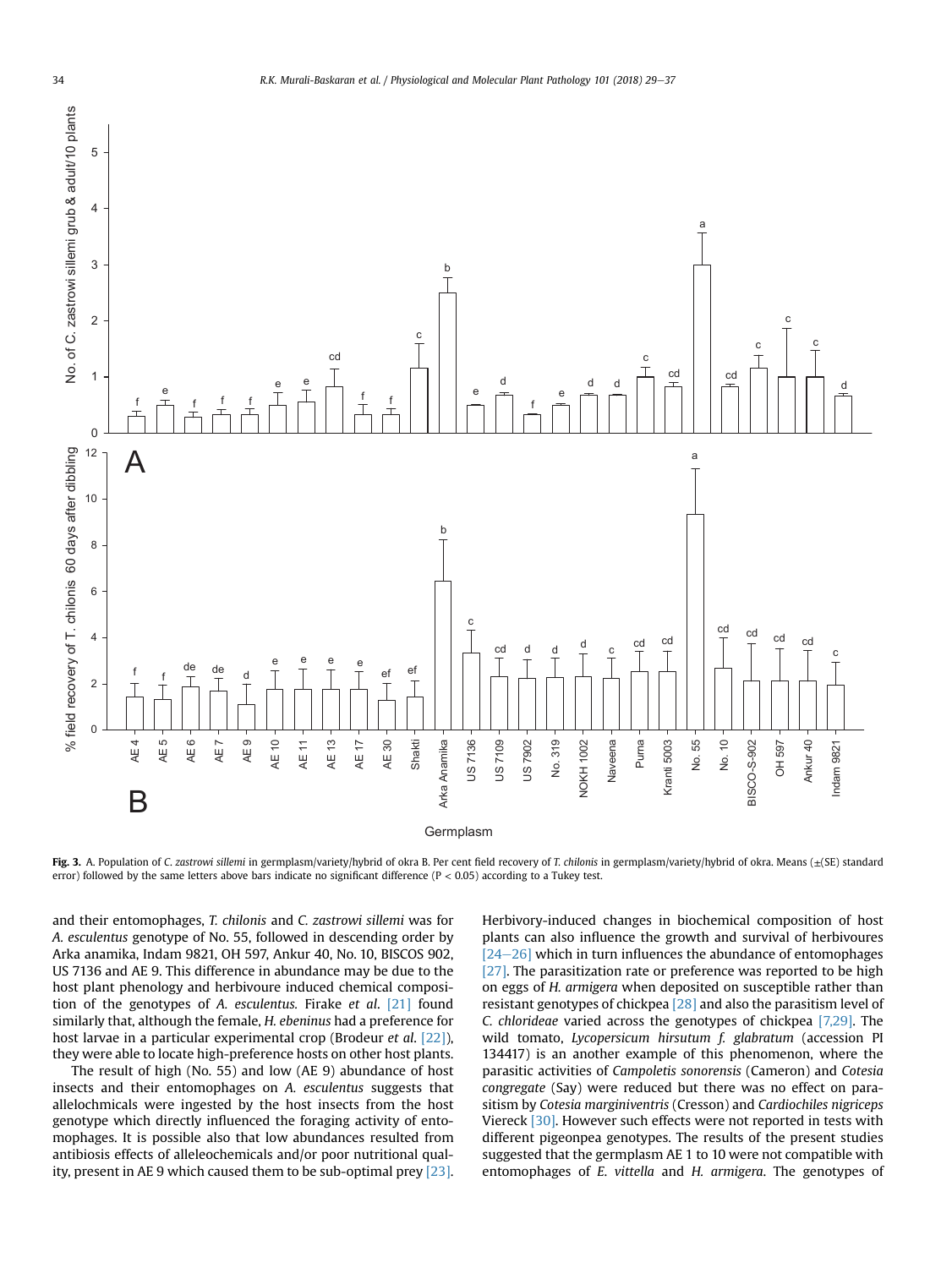#### <span id="page-6-0"></span>Table 1

Per cent parasitism by T. chilonis on eggs of E. vittella, as influenced by acetone extracts of various parts of genotypes of A. esculentus (okra). Means  $(\pm$ (SE) standard error) within the sample indicate the same letter has no significant difference  $(P < 0.05)$  according to a Tukey's test.

| Okra samples           | % parasitization by T. chilonis after |                               |                               |
|------------------------|---------------------------------------|-------------------------------|-------------------------------|
|                        | $3rd$ day                             | 5 <sup>th</sup> day           | $7th$ day                     |
| <b>Flowers of</b>      |                                       |                               |                               |
| No. 55 (HS)            | $18.33 \pm 0.0^a$                     | $47.67 \pm 0.03^{\text{a}}$   | $53.33 \pm 0.02^{\text{a}}$   |
| Arka Anamika (S)       | $11.67 \pm 0.05^{\rm d}$              | 37.33 $\pm$ 0.01 <sup>c</sup> | $46.33 \pm 0.03$ <sup>c</sup> |
| AE 9(R)                | $9.67 \pm 0.02$ <sup>f</sup>          | $12.67 \pm 0.04^1$            | $16.67 \pm 0.01^1$            |
| Young fruits of        |                                       |                               |                               |
| No. 55 (HS)            | $15.33 \pm 0.03^{\rm b}$              | $43.33 \pm 0.02^b$            | $48.67 \pm 0.04^b$            |
| Arka Anamika (S)       | $10.33 \pm 0.01^e$                    | $31.67 \pm 0.01^e$            | $40.67 \pm 0.01$ <sup>d</sup> |
| AE 9(R)                | $8.33 \pm 0.04^{\dagger}$             | $10.67 \pm 0.04$ <sup>J</sup> | $13.67 \pm 0.03$ <sup>J</sup> |
| Old fruits of          |                                       |                               |                               |
| No. 55 (HS)            | $11.67 \pm 0.01$ <sup>d</sup>         | $32.33 \pm 0.05^d$            | $35.67 \pm 0.02^t$            |
| Arka Anamika (S)       | $5.33 \pm 0.05$ <sup>g</sup>          | $25.67 \pm 0.01^{\rm h}$      | $28.33 \pm 0.01^{\rm h}$      |
| AE 9(R)                | $5.33 \pm 0.03$ <sup>g</sup>          | $8.67 \pm 0.03^k$             | $10.33 + 0.03^{\text{l}}$     |
| <b>Young leaves of</b> |                                       |                               |                               |
| No. 55 (HS)            | $12.67 \pm 0.01^c$                    | $31.33 \pm 0.02^e$            | $37.67 \pm 0.06^e$            |
| Arka Anamika (S)       | $9.67 \pm 0.02^e$                     | $30.67 \pm 0.01^{\text{f}}$   | $35.33 + 0.04^f$              |
| AE 9(R)                | $5.67 \pm 0.04$ <sup>g</sup>          | $7.67 \pm 0.03^1$             | $11.33 \pm 0.03^k$            |
| Old leaves of          |                                       |                               |                               |
| No. 55 (HS)            | $10.67 \pm 0.01^e$                    | $29.67 \pm 0.03^{\dagger}$    | $35.67 \pm 0.01^{\dagger}$    |
| Arka Anamika (S)       | $8.33 \pm 0.04$ <sup>f</sup>          | $28.67 \pm 0.04$ <sup>g</sup> | $32.67 \pm 0.02$ <sup>g</sup> |
| AE 9(R)                | $4.33 \pm 0.03^{\rm h}$               | $6.67 \pm 0.02^{\rm m}$       | $10.67 \pm 0.03^{\rm m}$      |
| Control                | $2.67 \pm 0.01^1$                     | $4.67 \pm 0.01$ <sup>n</sup>  | $6.67 \pm 0.01$ <sup>n</sup>  |

#### Table 2

Per cent predation by C. carnea on eggs of E. vittella, as influenced by acetone extracts of various parts of genotypes of A. esculentus (okra). Means  $(\pm$ (SE) standard error) within the sample indicate the same letter has no significant difference ( $P \le 0.05$ ) according to a Tukey's test.

| Okra samples      | % predation by C. zastrowi sillemi after 24 h |
|-------------------|-----------------------------------------------|
| <b>Flowers of</b> |                                               |
| No. 55 (HS)       | $58.83 \pm 0.01$ <sup>a</sup>                 |
| Arka anamika (S)  | $48.83 \pm 0.04^b$                            |
| AE 9(R)           | $27.47 \pm 0.02^1$                            |
| Young fruits of   |                                               |
| No. 55 (HS)       | $47.87 \pm 0.02^{\rm b}$                      |
| Arka anamika (S)  | $45.17 \pm 0.03$ <sup>c</sup>                 |
| AE 9(R)           | $29.17 \pm 0.05^e$                            |
| Old fruits of     |                                               |
| No. 55 (HS)       | $40.83 \pm 0.03$ <sup>d</sup>                 |
| Arka anamika (S)  | $41.83 \pm 0.01$ <sup>d</sup>                 |
| AE 9(R)           | $25.17 \pm 0.02^e$                            |
| Young leaves of   |                                               |
| No. 55 (HS)       | $38.13 \pm 0.01$ <sup>d</sup>                 |
| Arka anamika (S)  | $23.87 \pm 0.04$ <sup>f</sup>                 |
| AE 9(R)           | $18.17 \pm 0.03^{\rm m}$                      |
| Old leaves of     |                                               |
| No. 55 (HS)       | $27.17 \pm 0.04^e$                            |
| Arka anamika (S)  | $19.83 \pm 0.05^{\text{fg}}$                  |
| AE 9(R)           | $16.17 \pm 0.03$ <sup>g</sup>                 |
| Control           | $10.17 \pm 0.01^{\rm h}$                      |

A. esculentus, No. 55 and Arka Anamika, are hospitable to T. chilonis and C. zastrowi sillemi and are amenable for use in minimizing the damage by E. vittella and H. armigera in A. esculentus.

Floral parts of any crop are an attractive stage for egg laying by many lepidopteran insects; thus, it is not unexpected that natural enemies might be attracted to floral volatiles also. The flower extract of A. esculentus genotype, No. 55 of the present study, may contain kairomonal substances responsible for enhancing the percentage parasitization by T. chilonis from 6.67% (hexane treated eggs) to 55.33% (1% of flower extract of No. 55) and percentage predation by C. zastrowi sillemi from 10.67% (hexane treated eggs) to 58.22% (1% of flower extract of No. 55) on eggs of E. vittella. Similarly, on eggs of H. armigera, the percentage parasitization of

#### Table 3

| Okra samples           | % parasitization by T. chilonis after |                                |                                |
|------------------------|---------------------------------------|--------------------------------|--------------------------------|
|                        | $3rd$ day                             | $5th$ day                      | $7th$ day                      |
| <b>Flowers of</b>      |                                       |                                |                                |
| No. 55 (HS)            | $22.63 \pm 0.03^{\text{a}}$           | $57.00 \pm 0.03^{\text{a}}$    | $65.33 \pm 0.02^{\text{a}}$    |
| Arka Anamika (S)       | $15.67 \pm 0.01$ <sup>bc</sup>        | $47.33 \pm 0.01^c$             | 56.67 $\pm$ 0.01 <sup>b</sup>  |
| AE 9(R)                | $12.67 \pm 0.05^c$                    | $20.33 \pm 0.02^f$             | $25.33 + 0.04^f$               |
| Young fruits of        |                                       |                                |                                |
| No. 55 (HS)            | $18.67 \pm 0.02^b$                    | 51.33 $\pm$ 0.03 <sup>b</sup>  | 58.00 $\pm$ 0.01 <sup>b</sup>  |
| Arka Anamika (S)       | $15.33 \pm 0.03$ <sup>bc</sup>        | $43.67 \pm 0.01$ <sup>d</sup>  | $45.67 \pm 0.03^{\rm d}$       |
| AE 9(R)                | $10.33 \pm 0.04^d$                    | $18.33 + 0.04$ <sup>fg</sup>   | $21.67 \pm 0.01^{\text{f}}$    |
| Old fruits of          |                                       |                                |                                |
| No. 55 (HS)            | $17.67 \pm 0.0^{\rm b}$               | 48.33 $\pm$ 0.02 <sup>bc</sup> | $51.67 \pm 0.01^c$             |
| Arka Anamika (S)       | $13.33 \pm 0.02^c$                    | $40.67 \pm 0.01^{\text{de}}$   | $42.67 \pm 0.04^{\text{de}}$   |
| AE 9(R)                | $10.33 \pm 0.05^d$                    | $15.67 \pm 0.04^f$             | $18.63 \pm 0.02$ <sup>fg</sup> |
| <b>Young leaves of</b> |                                       |                                |                                |
| No. 55 (HS)            | $15.67 \pm 0.02$ <sup>bc</sup>        | $38.67 \pm 0.05^e$             | $47.67 \pm 0.03^{\rm d}$       |
| Arka Anamika (S)       | $12.67 \pm 0.03^c$                    | $35.67 \pm 0.03^e$             | $42.33 \pm 0.04^d$             |
| AE 9(R)                | $10.33 \pm 0.01^d$                    | $13.33 \pm 0.02$ <sup>g</sup>  | $15.67 \pm 0.01^{\rm m}$       |
| Old leaves of          |                                       |                                |                                |
| No. 55 (HS)            | $9.67 \pm 0.04$ <sup>de</sup>         | $30.67 \pm 0.04^e$             | $40.67 \pm 0.04$ <sup>de</sup> |
| Arka Anamika (S)       | $10.33 \pm 0.05^{\rm d}$              | $29.67 \pm 0.02^e$             | $38.67 \pm 0.01^e$             |
| AE 9(R)                | $8.33 \pm 0.01^e$                     | $12.67 \pm 0.03$ <sup>g</sup>  | $15.67 \pm 0.03$ <sup>g</sup>  |
| Control                | $5.503 \pm 0.03^{\dagger}$            | $9.33 \pm 0.01^{\rm h}$        | $10.67 \pm 0.02^{\rm h}$       |

#### Table 4

Per cent predation by C. carnea on eggs of H. armigera, as influenced by acetone extracts of various parts of genotypes of A. esculentus (okra). Means ( $\pm$ (SE) standard error) within the sample indicate the same letter has no significant difference  $(P < 0.05)$  according to a Tukey's test.

| Okra samples      | % predation by C. zastrowi sillemi after 24 h |
|-------------------|-----------------------------------------------|
| <b>Flowers of</b> |                                               |
| No. 55 (HS)       | $68.67 \pm 0.01^a$                            |
| Arka anamika (S)  | $59.33 + 0.04^b$                              |
| AE 9(R)           | $37.67 \pm 0.02^d$                            |
| Young fruits of   |                                               |
| No. 55 (HS)       | 55.33 $\pm$ 0.02 <sup>b</sup>                 |
| Arka anamika (S)  | $41.67 \pm 0.03$ <sup>c</sup>                 |
| AE 9(R)           | $32.67 \pm 0.0.5^{\circ}$                     |
| Old fruits of     |                                               |
| No. 55 (HS)       | $45.33 \pm 0.03^c$                            |
| Arka anamika (S)  | $42.67 \pm 0.01^{\circ}$                      |
| AE 9(R)           | $28.33 \pm 0.02$ <sup>de</sup>                |
| Young leaves of   |                                               |
| No. 55 (HS)       | $40.33 \pm 0.01$ <sup>g</sup>                 |
| Arka anamika (S)  | $25.67 \pm 0.04^e$                            |
| AE 9(R)           | $18.67 \pm 0.03^{n}$                          |
| Old leaves of     |                                               |
| No. 55 (HS)       | $38.67 \pm 0.04^d$                            |
| Arka anamika (S)  | $23.33 \pm 0.05^e$                            |
| AE 9(R)           | $16.33 \pm 0.03$ <sup>f</sup>                 |
| Control           | $10.50 \pm 0.01$ <sup>g</sup>                 |

T. chilonis and percentage predation C. zastrowi sillemi were enhanced from 10.67 to 65.33% and 10.67 to 68.67%, respectively. A blend of chemicals present in flower extracts of highly susceptible genotype of A. esculentus may contribute to attractiveness of No. 55 to T. chilonis and C. zastrowi sillemi. Identification of chemicals present in the most promising extracts of A. esculentus may play vital role in management of other lepidopteran pests [\[26\].](#page-7-0) Such an effect was observed in cotton, where extracts from genotypes DHH-543, DHH-11, DLSA-17, jayadhar and LRA- 5166 showed higher EAG responses from Chrysoperla in correlation with higher levels of egg laying, which is not unreasonable that the higher titer of the detectable volatile caryophyllene oxide in cotton genotypes may be responsible for the increased attraction. Braconids, ichneumonids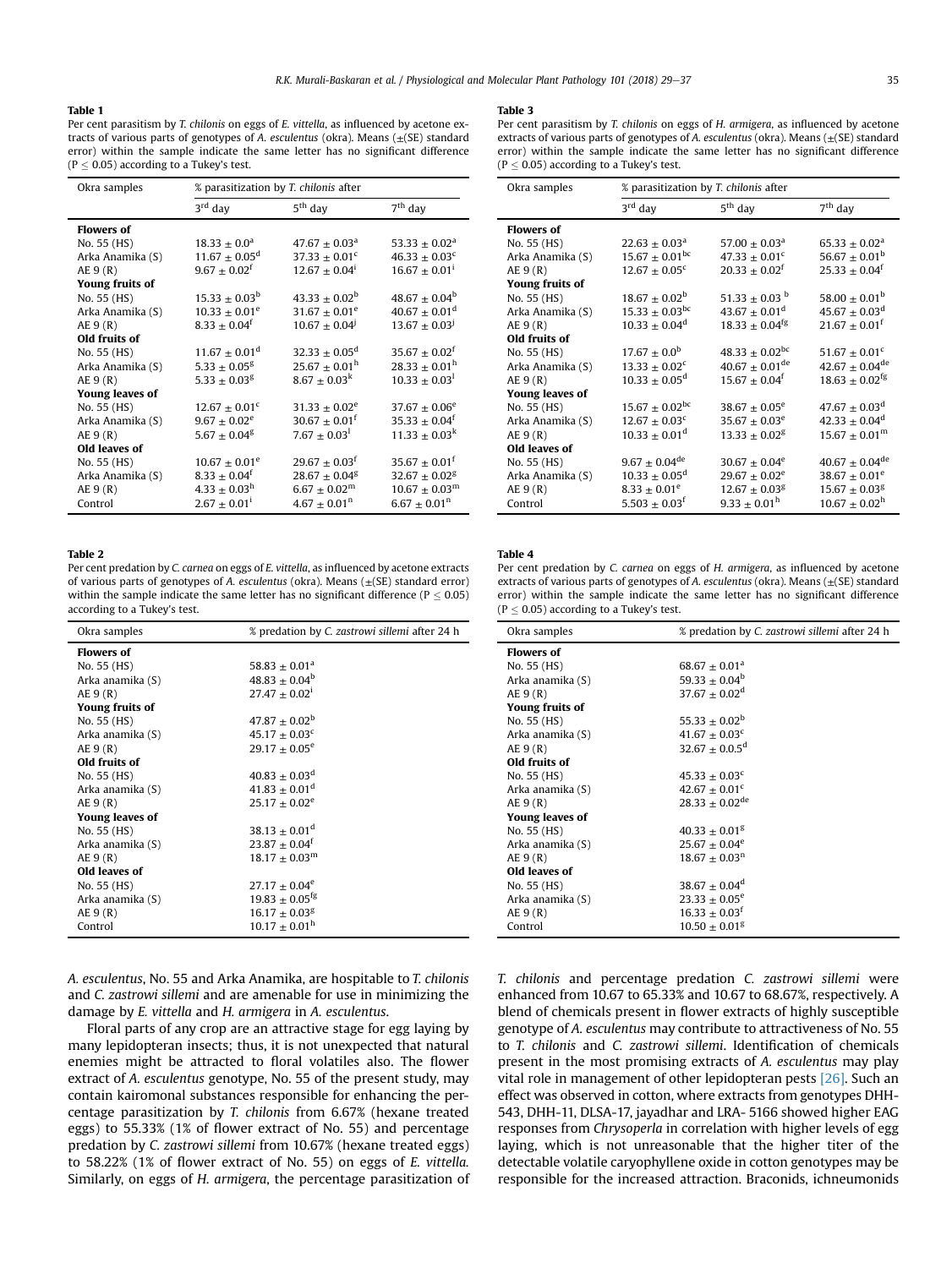<span id="page-7-0"></span>and trichogrammatids are twice as abundant in cotton cultivars with extra-floral nectarines that act as an energy source, with sugars and varying types of amino acids, increasing the longevity of parasitoids like Trichogramma which contributed in the control of bud worms and boll worms of cotton [\[31\].](#page-8-0) Trichogramma chilonis showed high preference on H. armigera eggs deposited on flowers and young squares of cotton in the presence of nectar source. Campoletis sonorensis and Microplitis croceipes lived longer, exhibited higher fecundity and showed increased vigour in nectaried cotton varieties [\[32\]](#page-8-0). As A. esculentus and cotton are members of the family Malvaceae, the chemical profile detected (Caryophyllene, octodecane, undecane and dodecane in LRA and hexadecenoic acid) in the flowers and squares of cotton genotypes of suvin, TCHB, MCU 7 and MCU 11might also be present in flower extract of A. esculentus and favourable for foraging activity of T. chilonis [\[33\]](#page-8-0).

Higher quantities of octadecanoic acid in yellow stem-borer damaged rice plant play a pivotal role in attracting Trichogramma spp. in addition to stimulate oviposition behaviour  $[26]$ . The volatiles like 9, 12, 15 octadecatrienoic acid and 9-octadecenal and hexadecane, heptadecane, pentadecane and hexadecanoic acid may have been responsible for the attraction of T. chilonis and T. japonicum, respectively [11]. A total of 16 compounds including alkanes hydrocarbons, monoterpenes, sesquiterpenes and diterpenes present in tomato fruit volatile and 19 compounds in tomato leaf volatiles were conducive chemical cues for high foraging activity of T. chilonis on eggs of H. armigera [10].

As noted by several authors on various field crops, genotypes of A. esculentus differentially attracted or repelled different herbivoures. Such differences can be helpful to the natural enemies for locating the host insects. Plants use the third trophic level as another line of defense against herbivoures, besides producing volatile and non-volatile compounds in response of damage of herbivoures. It may be better to include susceptible genotypes of crops as one of the components in Integrated Pest Management rather than resistant genotypes alone, although the resistant genotypes are helpful for the success of biological control efforts and reduce pesticides usage. The chemical profiles, which are supportive of natural enemies, may vary from genotype to genotype, and need to be identified to determine how they influence the tritrophic interaction in a particular eco-system. Volatiles which are favourable to entomophages and the genes controlling the traits need to be identified to incorporate these traits in further breeding programmes.

#### Acknowledgement

Thanks are due to Department of Bio-technology (No. BT/PR 11078/AGR/05/440/2008 (letter 1) dt. 28.07.2011 and BT/PR12049/ AGR/05/468/2009), New Delhi, India for the financial assistance to conduct field and laboratory experiments.

The use of trade, firm, or corporation names in this publication does not constitute an official endorsement or approval by the United States Department of Agriculture, Agricultural Research Service of any product, or service to the exclusion of others that may be suitable. The USDA is an equal opportunity provider and employer.

#### References

- [1] [C.M. De Moraes, W.J. Lewis, J.H. Tumlinson, Examining plant-parasitoid in](http://refhub.elsevier.com/S0885-5765(17)30101-7/sref1)[teractions in tritrophic systems, An. Soc. Entomol. Brasil 29 \(2000\) 189](http://refhub.elsevier.com/S0885-5765(17)30101-7/sref1)–[203](http://refhub.elsevier.com/S0885-5765(17)30101-7/sref1).
- [2] [J.H.R. Gross, W.J. Lewis, M. Beevers, D.A. Nordlund,](http://refhub.elsevier.com/S0885-5765(17)30101-7/sref2) Trichogramma pretiosum [\(Hymenoptera: Trichogrammatidae\): effects of augmented densities and](http://refhub.elsevier.com/S0885-5765(17)30101-7/sref2) distributions of Heliothis zea [\(Lepidoptera: Noctuidae\) host eggs and kair](http://refhub.elsevier.com/S0885-5765(17)30101-7/sref2)omones on fi[eld performance, Environ. Entomol. 13 \(1984\) 981](http://refhub.elsevier.com/S0885-5765(17)30101-7/sref2)-[985](http://refhub.elsevier.com/S0885-5765(17)30101-7/sref2).
- [3] [J.H. Tumlinson, T.C.J. Turlings, W.J. Lewis, Semiochemically mediated foraging](http://refhub.elsevier.com/S0885-5765(17)30101-7/sref3) behaviour in benefi[cial parasitic insects, Arch. Insect Biochem. Physiol. 22](http://refhub.elsevier.com/S0885-5765(17)30101-7/sref3)  $(1993)$  385-[391.](http://refhub.elsevier.com/S0885-5765(17)30101-7/sref3)
- [4] [T.C.J. Turlings, J.H. Tumlinson, Systemic release of chemical signals by herbi](http://refhub.elsevier.com/S0885-5765(17)30101-7/sref4)[vour injured corn, Proc. Natl. Acad. Sci. U. S. A. 89 \(1992\) 8399](http://refhub.elsevier.com/S0885-5765(17)30101-7/sref4)-[8402](http://refhub.elsevier.com/S0885-5765(17)30101-7/sref4).
- [5] [A.R. War, H.C. Sharma, M.G. Paulraj, M.Y. War, S. Ignacimuthu, Herbivore](http://refhub.elsevier.com/S0885-5765(17)30101-7/sref5) [induced plant volatiles-their role in plant defense for pest management, Pl.](http://refhub.elsevier.com/S0885-5765(17)30101-7/sref5) [Sig. Behav. 6 \(2011\) 1973](http://refhub.elsevier.com/S0885-5765(17)30101-7/sref5)-[1978](http://refhub.elsevier.com/S0885-5765(17)30101-7/sref5).
- [6] [S. Senthil-Nathan, K. Kalaivani, R.W. Mankin, K. Murugan, Effects of millet,](http://refhub.elsevier.com/S0885-5765(17)30101-7/sref6) [wheat, rice, and sorghum diets on development of](http://refhub.elsevier.com/S0885-5765(17)30101-7/sref6) Corcyra cephalonica [\(Stainton\)\(Lepidoptera: Galleriidae\) and its suitability as a host for](http://refhub.elsevier.com/S0885-5765(17)30101-7/sref6) Trichogramma chilonis [Ishii \(Hymenoptera: Trichogrammatidae\), Environ. Entomol.](http://refhub.elsevier.com/S0885-5765(17)30101-7/sref6)  $35(3)(2006)784 - 788$  $35(3)(2006)784 - 788$ .
- [7] [E.S. Edwin, P. Vasantha-Srinivasan, A. Ponsankar, A. Thanigaivel, S. Selin-Rani,](http://refhub.elsevier.com/S0885-5765(17)30101-7/sref7) [R.W. Mankin, S. Senthil-Nathan, et al., Effects of temperature and nonionizing](http://refhub.elsevier.com/S0885-5765(17)30101-7/sref7) [ultraviolet radiation treatments of eggs of](http://refhub.elsevier.com/S0885-5765(17)30101-7/sref7) five host insects on production of Trichogramma chilonis [Ishii \(Hymenoptera: Trichogrammatidae\) for biological](http://refhub.elsevier.com/S0885-5765(17)30101-7/sref7) [control applications, J. Asia-Paci](http://refhub.elsevier.com/S0885-5765(17)30101-7/sref7)fic Entomol. 19 $(4)$  $(2016)$  1139-[1144.](http://refhub.elsevier.com/S0885-5765(17)30101-7/sref7)
- [8] [M.K. Dhillon, H.C. Sharma, Survival and development of](http://refhub.elsevier.com/S0885-5765(17)30101-7/sref8) Campoletis chlorideae [on various insect and crop hosts: implications for Bt-transgenic crops, J. Appl.](http://refhub.elsevier.com/S0885-5765(17)30101-7/sref8) [Entomol. 131 \(2007\) 179](http://refhub.elsevier.com/S0885-5765(17)30101-7/sref8)-[185.](http://refhub.elsevier.com/S0885-5765(17)30101-7/sref8)
- [9] [P.L. Tandon, N. Bakthavatsalam, In](http://refhub.elsevier.com/S0885-5765(17)30101-7/sref9)fluence of sunflower genotypes on parasitization efficiency of Trichogramma chilonis [Ishii \(Hymenoptera: Trichog](http://refhub.elsevier.com/S0885-5765(17)30101-7/sref9)rammatidae) on Helicoverpa armigera [\(Hübner\) \(Lepidoptera: Noctuidae\),](http://refhub.elsevier.com/S0885-5765(17)30101-7/sref9) [J. Biol. Control 18 \(2004\) 252](http://refhub.elsevier.com/S0885-5765(17)30101-7/sref9)-[261](http://refhub.elsevier.com/S0885-5765(17)30101-7/sref9).
- [10] [P.L. Tandon, N. Bakthavatsalam, Lant volatile diversity in different tomato](http://refhub.elsevier.com/S0885-5765(17)30101-7/sref10) genotypes and its infl[uence on parasitization ef](http://refhub.elsevier.com/S0885-5765(17)30101-7/sref10)ficiency of Trichogramma chilonis Ishii on Helicoverpa armigera [\(Hübner\), J. Biol. Control 21 \(2007\)](http://refhub.elsevier.com/S0885-5765(17)30101-7/sref10)  $271 - 281$  $271 - 281$
- [11] D. Bhagat, N. Bakthavatsalam, Infl[uence of rice cultivars on the parasitization](http://refhub.elsevier.com/S0885-5765(17)30101-7/sref11) efficiency of Trichogramma chilonis Ishii and [Trichogramma japonicum](http://refhub.elsevier.com/S0885-5765(17)30101-7/sref11) Ash[mead, J. Biol. Control 26 \(2012\) 424](http://refhub.elsevier.com/S0885-5765(17)30101-7/sref11)-[431](http://refhub.elsevier.com/S0885-5765(17)30101-7/sref11).
- [12] NRC. Lost Crops of Africa, II. National Academies Press, Washington, DC.
- [13] [A.V.N. Paul, M. Srivastava, P. Dureja, A.K. Singh, Semiochemicals produced by](http://refhub.elsevier.com/S0885-5765(17)30101-7/sref13) [tomato varieties and their role in parasitism of](http://refhub.elsevier.com/S0885-5765(17)30101-7/sref13) Corcyra cephalonica (Lepi[doptera: Pyralidae\) by the egg parasitoid](http://refhub.elsevier.com/S0885-5765(17)30101-7/sref13) Trichogramma chilonis (Hymenop[tera: Trichogrammatidae\), Int. J. Trop. Insect Sci. 28 \(2008\) 108](http://refhub.elsevier.com/S0885-5765(17)30101-7/sref13)-[116.](http://refhub.elsevier.com/S0885-5765(17)30101-7/sref13)
- [14] [S. Singh, A.V.N. Paul, A.K. Singh, Host effect on the quality of](http://refhub.elsevier.com/S0885-5765(17)30101-7/sref14) Trichogramma brasiliensis and T. exiguum[, Indian J. Entomol. 60 \(1998\) 379](http://refhub.elsevier.com/S0885-5765(17)30101-7/sref14)-[384](http://refhub.elsevier.com/S0885-5765(17)30101-7/sref14).
- [15] [A. Kumar, A. Zayeem, S. Kanameni, Synomonal effect of cole crops on indi](http://refhub.elsevier.com/S0885-5765(17)30101-7/sref15)[vidual and associative learning behavior of](http://refhub.elsevier.com/S0885-5765(17)30101-7/sref15) Cotesia plutellae, Int. J. Biol. Pharm. [Allied Sci. 3 \(2012\) 285](http://refhub.elsevier.com/S0885-5765(17)30101-7/sref15)-[298](http://refhub.elsevier.com/S0885-5765(17)30101-7/sref15).
- [16] [T.H. Yong, S. Pitcher, J. Gardner, M.P. Hoffmann, Odor speci](http://refhub.elsevier.com/S0885-5765(17)30101-7/sref16)ficity testing in the assessment of effi[cacy and non-target risk for](http://refhub.elsevier.com/S0885-5765(17)30101-7/sref16) Trichogramma ostriniae Hy[menoptera: Trichogrammatidae, Biocontrol Sci. Technol. 17 \(2007\) 135](http://refhub.elsevier.com/S0885-5765(17)30101-7/sref16)-[153](http://refhub.elsevier.com/S0885-5765(17)30101-7/sref16).
- [17] [D.A. Nordlund, W.J. Lewis, R.L. Jones, H.R. Gross, Kairomones and their use for](http://refhub.elsevier.com/S0885-5765(17)30101-7/sref17) [management of entomophagous insects. IV Effects of kairomones on pro](http://refhub.elsevier.com/S0885-5765(17)30101-7/sref17)[ductivity and longevity of](http://refhub.elsevier.com/S0885-5765(17)30101-7/sref17) Trichogramma pretiosum Riley (Hymenoptera: Tri[chogrammatidae\), J. Chem. Ecol. 2 \(1976\) 67](http://refhub.elsevier.com/S0885-5765(17)30101-7/sref17)-[72.](http://refhub.elsevier.com/S0885-5765(17)30101-7/sref17)
- [18] [T.P. Craig, Parasitoid Community Ecology, Oxford University Press, Oxford,](http://refhub.elsevier.com/S0885-5765(17)30101-7/sref18) [1994, pp. 205](http://refhub.elsevier.com/S0885-5765(17)30101-7/sref18)-[227](http://refhub.elsevier.com/S0885-5765(17)30101-7/sref18).
- [19] [C.S. Pawar, V.S. Bhatnagar, D.R. Jadhav,](http://refhub.elsevier.com/S0885-5765(17)30101-7/sref19) Heliothis species and their natural [enemies, with their potential for biological control, Proc. Indian Acad. Sci.](http://refhub.elsevier.com/S0885-5765(17)30101-7/sref19) [Anim. Sci. 95 \(1986\) 695](http://refhub.elsevier.com/S0885-5765(17)30101-7/sref19)-[703](http://refhub.elsevier.com/S0885-5765(17)30101-7/sref19).
- [20] [S.V. Hugar, H.C. Sharma, K.B. Goud, Pigeonpea genotypes in](http://refhub.elsevier.com/S0885-5765(17)30101-7/sref20)fluence parasiti[zation preference and survival and development of the](http://refhub.elsevier.com/S0885-5765(17)30101-7/sref20) Helicoverpa armigera [larval parasitoid, Campoletis Chlorideae. Springer Plus 3 \(2014\) 378](http://refhub.elsevier.com/S0885-5765(17)30101-7/sref20)-[385.](http://refhub.elsevier.com/S0885-5765(17)30101-7/sref20)
- [21] [D.M. Firake, Lytan Damitre, G.T. Behere, N.S. Azad Thakur, Host plants alter the](http://refhub.elsevier.com/S0885-5765(17)30101-7/sref21) reproductive behavior of Pieris brassicae [\(Lepidoptera: Pieridae\) and its soli](http://refhub.elsevier.com/S0885-5765(17)30101-7/sref21)tary larval endo-parasitoid, Hyposoter ebenius [\(Hymenoptera: Ichneumoni](http://refhub.elsevier.com/S0885-5765(17)30101-7/sref21)[dae\) in a cruciferous ecosystem, Fla. Entomol. 95 \(2012\) 905](http://refhub.elsevier.com/S0885-5765(17)30101-7/sref21)-[913.](http://refhub.elsevier.com/S0885-5765(17)30101-7/sref21)
- [22] J. Brodeur, J.B.F. Geervliet, L.E.M. Vet. The role of host species, age and [defensive behaviour on ovipositional decisions in a solitary specialist and](http://refhub.elsevier.com/S0885-5765(17)30101-7/sref22) [gregarious generalist parasitoid \(](http://refhub.elsevier.com/S0885-5765(17)30101-7/sref22)Cotesia species), Entomol. Exp. Appl. 81  $(1996) 125 - 132.$  $(1996) 125 - 132.$  $(1996) 125 - 132.$  $(1996) 125 - 132.$
- [23] [T. Norin, Semiochemicals for insect pest management, Pure Appl. Chem. 79](http://refhub.elsevier.com/S0885-5765(17)30101-7/sref23)  $(2007)$   $2129 - 2136$ .
- [24] [A.C. Gange, V.K. Brown, Effects of root herbivory by an insect on a foliar](http://refhub.elsevier.com/S0885-5765(17)30101-7/sref24) [feeding species, mediated through changes in the host plant, Oecologia 81](http://refhub.elsevier.com/S0885-5765(17)30101-7/sref24)  $(1989)$  38-[42](http://refhub.elsevier.com/S0885-5765(17)30101-7/sref24).
- [25] [T.G. Whitaman, J. Maschinski, K.C. Larson, K.N. Paige, Plant response to her](http://refhub.elsevier.com/S0885-5765(17)30101-7/sref25)[bivory:the continuum from negative to positive and underlying physiological](http://refhub.elsevier.com/S0885-5765(17)30101-7/sref25) [mechanisms, in: P.W. Price, T.M. Lewsinsohn, G.W. Femandes, W.W. Benson](http://refhub.elsevier.com/S0885-5765(17)30101-7/sref25) [\(Eds.\), Plant Animal Interactions Evolutionary Ecology in Tropical and](http://refhub.elsevier.com/S0885-5765(17)30101-7/sref25) [Temperate Regions, Wiley and Sons, New York, 1991, pp. 227](http://refhub.elsevier.com/S0885-5765(17)30101-7/sref25)-[256.](http://refhub.elsevier.com/S0885-5765(17)30101-7/sref25)
- [26] U. Rani, S. Kurra, Specifi[city of systemically released rice stem volatiles on egg](http://refhub.elsevier.com/S0885-5765(17)30101-7/sref26) parasitoid, Trichogramma japonicum [Ashmead behavior, J. Appl. Entomol. 136](http://refhub.elsevier.com/S0885-5765(17)30101-7/sref26) [\(2012\) 749](http://refhub.elsevier.com/S0885-5765(17)30101-7/sref26)-[760](http://refhub.elsevier.com/S0885-5765(17)30101-7/sref26).
- [27] [K.A. Bloem, S.S. Duffey, Effect of protein type and quantity on growth and](http://refhub.elsevier.com/S0885-5765(17)30101-7/sref27) [development of larval](http://refhub.elsevier.com/S0885-5765(17)30101-7/sref27) Heliothis zea and Spodoptera exigua and the endopar-asitoid Hysposter exigua[, Entomol. Exp. Applic. 54 \(1990\) 141](http://refhub.elsevier.com/S0885-5765(17)30101-7/sref27)-[148](http://refhub.elsevier.com/S0885-5765(17)30101-7/sref27).
- [28] [S. Sithanantham, V.R. Rao, W. Reed, The in](http://refhub.elsevier.com/S0885-5765(17)30101-7/sref28)fluence of host plant resistance in chickpea on parasitism of Helicoverpa armigera [Hubner larvae, Inter. Chickpea](http://refhub.elsevier.com/S0885-5765(17)30101-7/sref28) [Newslett. 6 \(1982\) 21](http://refhub.elsevier.com/S0885-5765(17)30101-7/sref28)-[22](http://refhub.elsevier.com/S0885-5765(17)30101-7/sref28).
- [29] [R.K. Gupta, D. Raj, Natural parasitism by](http://refhub.elsevier.com/S0885-5765(17)30101-7/sref29) Campoletis chlorideae Uchida, a